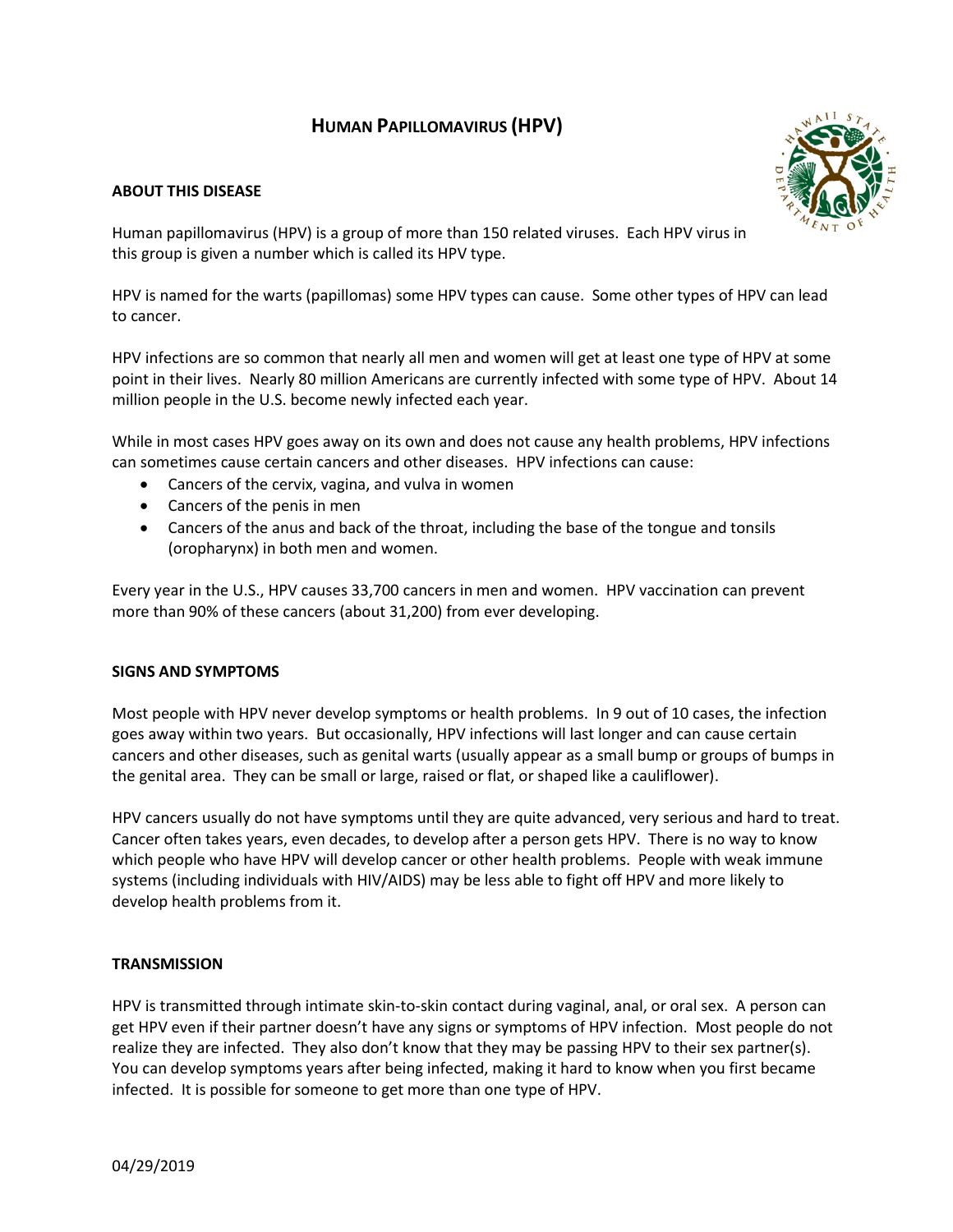Although uncommon, sometimes a pregnant woman with HPV can pass the virus to her baby during delivery. The child might develop recurrent respiratory papillomatosis (RRP), a rare but dangerous condition where warts caused by HPV grow inside the throat.

There have not been any documented cases of people getting HPV from environmental surfaces, such as toilet seats. However, someone could be exposed to HPV from objects shared during sexual activity, if the object has been used by an infected person.

## **DIAGNOSIS**

Most people with HPV do not know they are infected and never develop symptoms or health problems from it. Some people find out they have HPV when they get genital warts. A healthcare provider can usually diagnose warts by looking at the genital area. Women may be diagnosed with HPV when they get an abnormal Pap test result (during cervical cancer screening).

While there is screening for cervical cancer, there is no routine screening for the other 20,000 cancers caused by HPV infections each year in the U.S. Often these cancers, such as cancers of the back of the throat (oropharyngeal) and cancers of the anus/rectum, are not detected until later stages when they are difficult to treat.

#### **TREATMENT**

There is no specific treatment for HPV infection. Medical management depends on treatment of the specific clinical signs of the infection (such as genital warts or abnormal Pap smear).

#### **IMMUNITY**

Infection with one type of HPV does not prevent infection with another type.

The HPV9 vaccine protects against nine types of HPV, including those types responsible for the majority of HPV-associated cancers.

#### **RISK IN HAWAII**

HPV is the most common sexually transmitted infection in the United States. HPV is so common that almost every unvaccinated person who is sexually active will get HPV at some time in their life. Because health care providers are not required to report HPV infections to the Department of Health, the number of cases occurring annually in Hawaii is unknown.